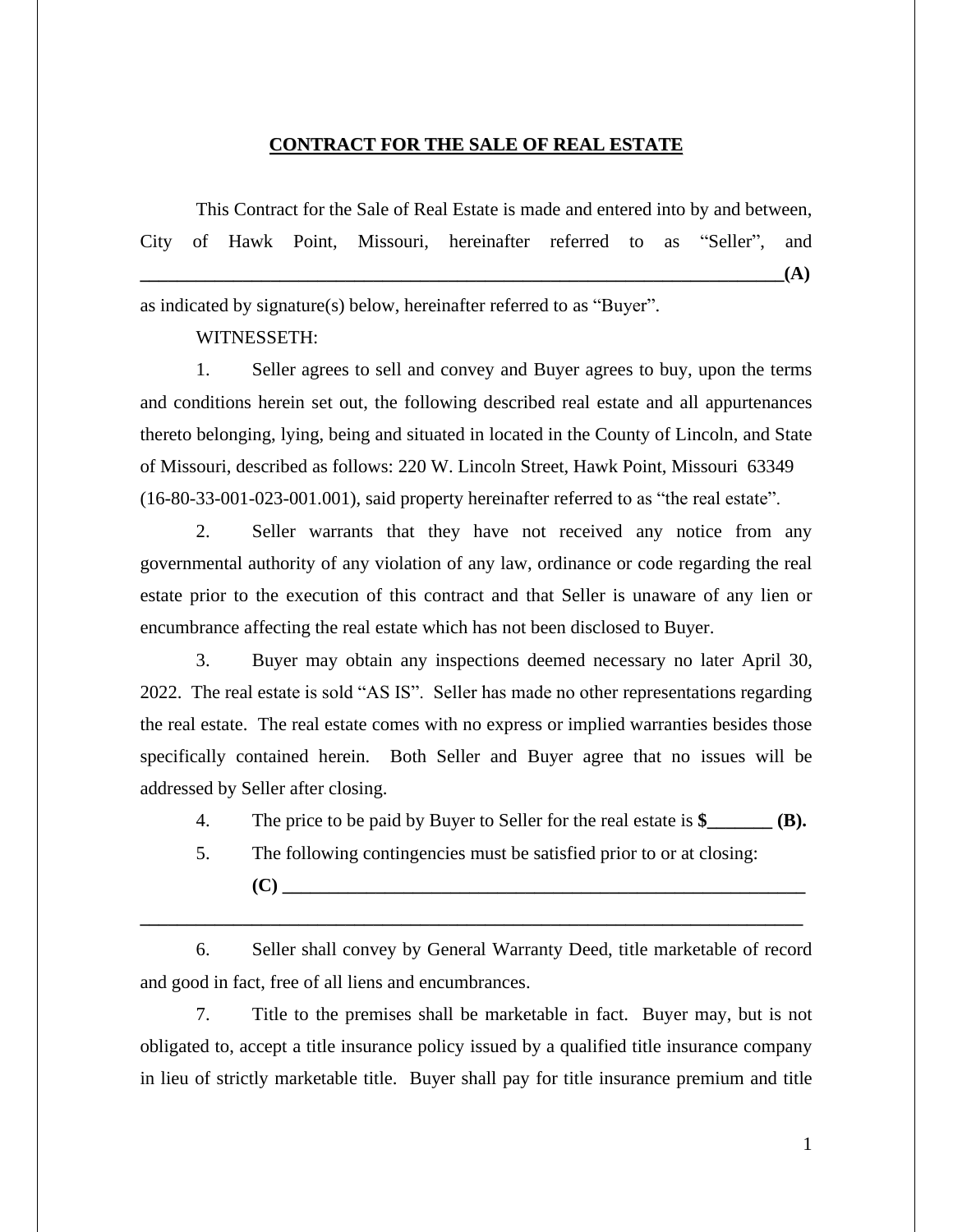service charges if a policy is to be issued. If title is found to be imperfect and, within sixty (60) days after the date set for closing, Seller cannot perfect title, nor is Buyer willing to accept title insurance in lieu of strictly marketable title, this Contract shall become null and void.

8. The taxes for 2022, if any, shall be paid by Buyer. Buyer assumes and agrees to pay all real estate taxes for the year 2023 and thereafter.

9. Each party to pay its own closing costs.

10. This sale shall be closed at the office of Tri County Title Company, at such time as the parties may agree in writing, provided that in no event shall the closing be later than September 30, 2022. At such time of closing, all monies and papers shall be delivered and all other things called for by this Contract at the time of closing shall be done, subject to the provisions of paragraph 7 if title has been found to be imperfect. Title shall pass at the time of closing. Possession shall be delivered to Buyer at time of closing, subject to the following:

11. This Contract shall be binding on the parties hereto, their heirs, executors, administrators and assigns.

12. In the event of a default under the terms of this Contract, the nondefaulting party shall be entitled to pursue any remedy at law or equity that it may have due to the breach of this contract by the defaulting party. In the event of litigation between the parties, the prevailing party shall recover, in addition to damages or equitable relief, the cost of litigation, including reasonable attorney's fees. This provision shall survive closing and the delivery of the deed for the real estate to Buyer.

13. This is a Contract for the sale of real property and shall be construed in accordance with the laws of the State of Missouri. Any disputed concerning the real estate and this contract shall be litigated in the Circuit Court of Lincoln County, Missouri.

14. This Contract constitutes the entire agreement between the parties hereto and there are no other understandings, written or oral, relating to the subject matter hereof. The contract may not be changed, modified or amended, in whole or in part, except in writing signed by all parties.